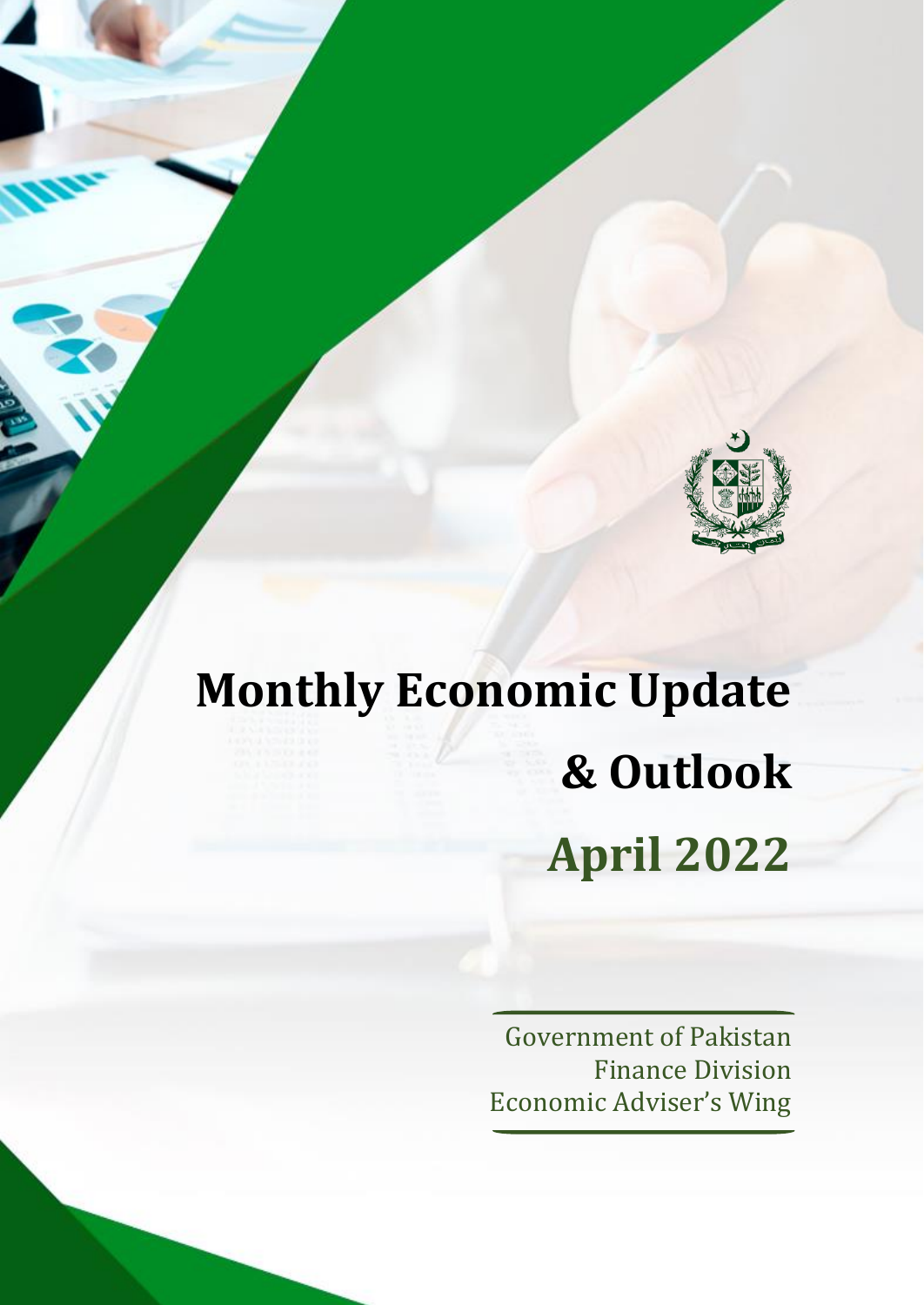

# **Contents**

| $\overline{2}$ |
|----------------|
| 4              |
| 9              |
|                |
| 13             |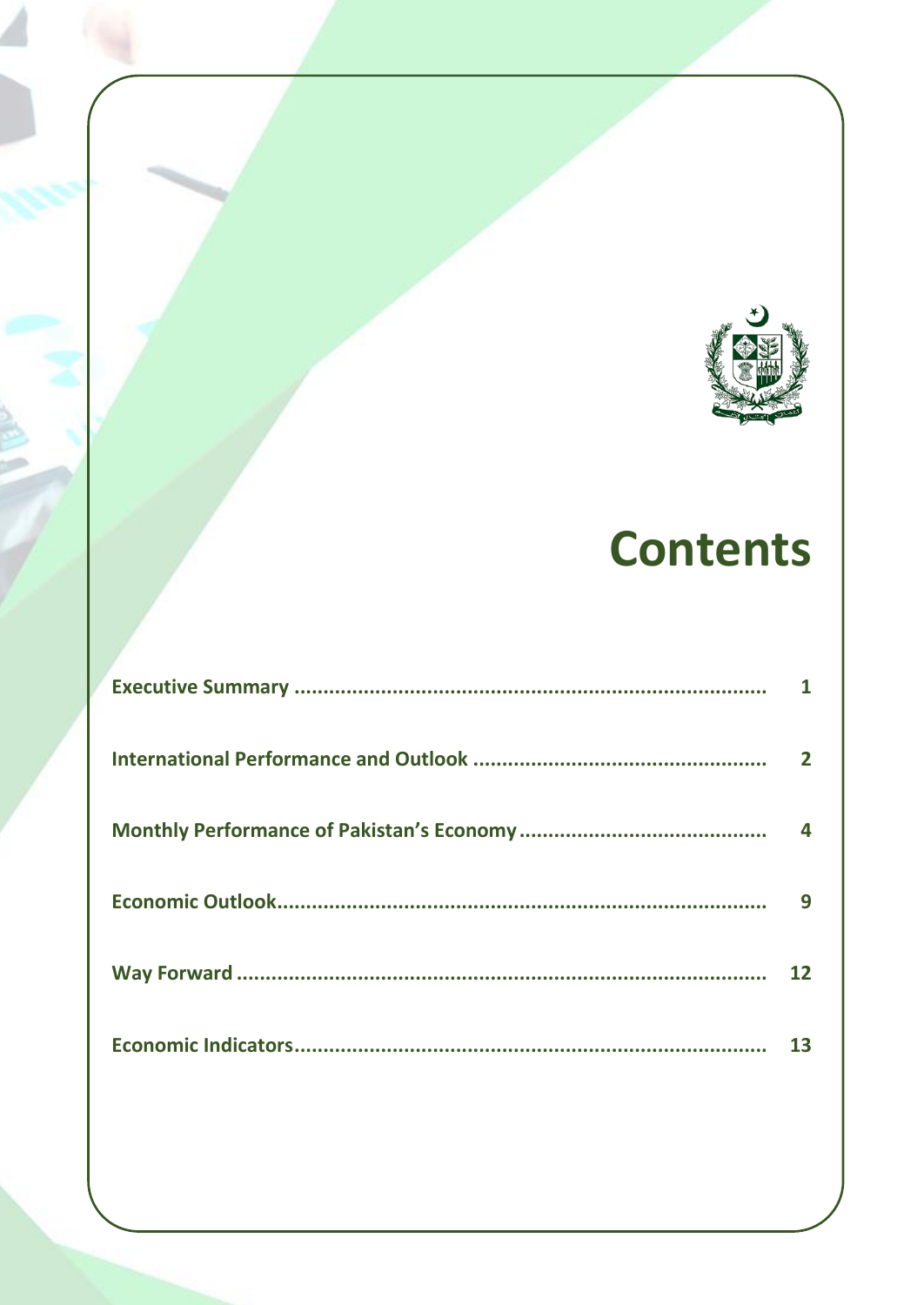#### **Executive Summary**

- The war between Russia and Ukraine affecting the global economy through three channels. First, higher commodity prices are deteriorating the real income. Second, neighboring countries grappling with disrupted trade along with refugees influx. Third, higher investors' uncertainty is reducing business confidence. Consequently, these channels are soaring international commodity prices and downgrading the global output growth by 0.8 percentage points in 2022. Both energy and non-energy prices surged in March 2022 by 24.1 and 8.1 percent respectively. Among key sub-groups, agriculture commodities jumped 7.2 percent, fertilizers 20.7 percent, metals and minerals 7.7 percent and precious metals 5.3 percent.
- **Real Sector:** The production of all important Kharif crops in Pakistan is encouraging. Cotton production increased 17.7 percent to 8.3 million bales, Rice up by 10.7 percent to 9.3 million tonnes, Sugarcane increased by 9.6 percent to 88.8 million tonnes and Maize increased by 8.6 percent to 9.7 million tonnes. During Jul-Feb FY2022, LSM posted a growth of 7.8 percent as compared to 2.2 percent during the same period last year.
- **Fiscal, Monetary & External:** The fiscal deficit in Jul-Mar FY2022 was recorded at 4.0 percent of GDP. The primary balance posted a deficit of Rs  $447.2$  billion. During 1<sup>st</sup>July-1stApril, FY2022 money supply (M2) observed growth of 2.7 percent (Rs 665.5 billion) as compared to growth of 6.7 percent (Rs 1,439.5 billion) last year. During Jul-Mar FY2022, the current account deficit is recorded at \$ 13.2 billion.
- **Economic Outlook:** Although the economic recovery is underway, still, the domestic and international scenario is changing over the course of time. Thus, inflationary, and external sectors risks are building macroeconomic imbalances.
	- International commodity prices are expected to rise further. The pass-through of the increase in global commodity prices is somewhat contained due to government measures. Still it is expected that CPI inflation will increase and remain in double digit in April 2022.
	- The MEI remains strong, although some slowdown in growth since Feb 2022 is observed. For the last 2 months, growth in economic activity is fluctuating around 4%. Moreover, economic activities in Pakistan's main trading partners continues to remain slightly above trend, some slowdown has been observed due to geo-political uncertainty and surge in commodity prices. If these tensions continue, Pakistan's growth may be affected as well.
	- For April 2022, exports of goods and services are expected to continue their upward trend due to the exports-oriented policies. Imports are expected to remain at the level in line with domestic economic activity and international commodity prices. Resultantly, trade deficit is expected to remain around \$ 3.0 billion in April. Remittances are expected to remain high as compared to previous months due to the Eid factor. Taking these factors into account, the current account will stay around \$ 1.0 billion in April.
	- During the first nine months of the current fiscal year, FBR exceeded its revenue target by 5.8 percent. Despite massive tax relief on various essential items to the common man, FBR has been able to achieve a sizeable portion of its annual target. Similarly, various policy and operational measures have been initiated to maximize revenue potential through digitization, transparency and taxpayer facilitation. All these efforts have not only ensured the ease of doing business but also translated into healthy and steady revenue growth.

Geo-political tensions and persistent high domestic inflation may impact domestic economic activities. The high inflation accompanying with monetary policy reaction may temporarily reduce growth prospects in the short run. But in the long-run, economic growth and employment are determined by the path of Pakistan's productive capacity. This requires more productive investments from both foreign and domestic sources.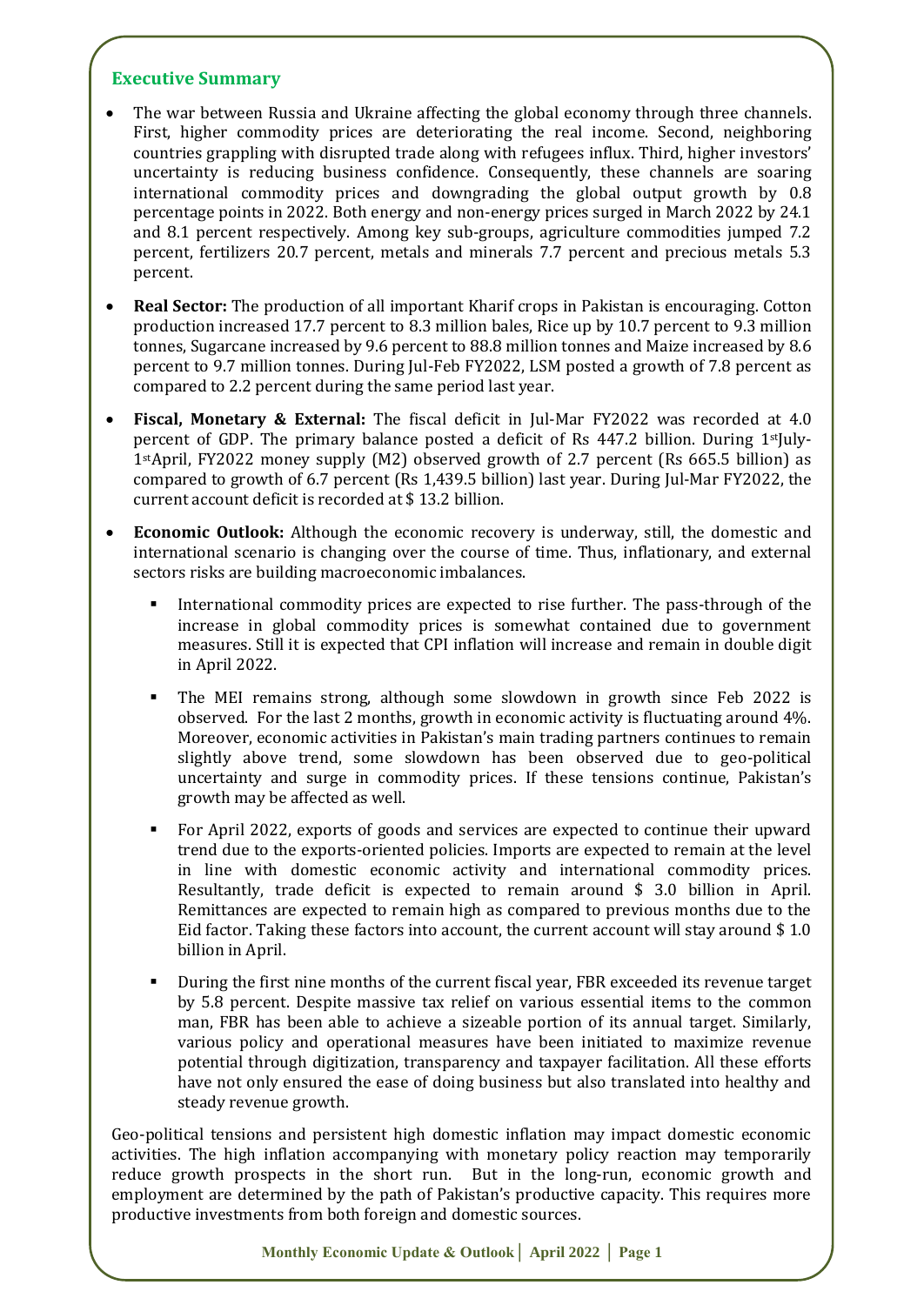#### **1. International Performance and Outlook**

The global impacts of the Russia-Ukraine war are becoming evident. The true extent depends on the intensity and duration of the conflict. The consequent sanctions had impeded the trade and the countries concerned struggling to find agreed solutions to maintain the economic stability. Beyond the suffering and humanitarian crisis from [Russia-Ukraine war, t](https://www.imf.org/en/Topics/IMF-and-Ukraine)he entire global economy is feeling the effects of slower growth and faster inflation.

The war is impacting the global economy through three main channels. First, higher prices for commodities especially food and energy pushing up inflation which in turn eroding the value of incomes and weighing on demand. Second, neighboring economies in particular are grappling with disrupted trade, supply chains and remittances as well as an historic surge in refugee flows. Third, reduced business confidence and higher investors' uncertainty are impacting asset prices and tightening financial conditions.

Russia and Ukraine are major commodities producers and key suppliers of agricultural goods globally, especially wheat which is 28 percent of global wheat exports. The price of wheat rose sharply since the outbreak of the conflict, against the background of concerns about future. Geopolitical conflicts and the pandemic have already contributed to a dramatic escalation in food insecurity. If the conflict continues, severe supply challenges may emerge undermining food security.

Beyond global spillovers, countries with direct trade, tourism and financial exposures will feel additional pressures. Economies reliant on oil imports will see wider fiscal and trade deficits and more inflationary pressure, though some countries including Middle East and Africa may benefit from higher prices for oil exports.

The uncertainty in Euro Area is especially a down-side risk for developing economies exports. The recent sharp increase in economic uncertainties, combined with the anticipation of a series of steep interest rates hikes by the Federal Reserve throughout 2022 has led to volatile financial markets for countering risk assessments of inflation expectations on financial asset portfolios. Moreover, an escalation of the war beyond the current geographical scope can easily destabilize financial markets further.

Global output growth may fall by around 0.8 percentage points from its previous forecast in 2022 alone due to the spillover effects of conflict in Ukraine. The World Economic Outlook also downgraded global growth for 2022. These developments would further obstruct progress towards eradicating poverty, hunger and several other SDGs.

U.S. economy shows strong outlook momentum and consumerism is driving growth up. After capping off 2021 with 5.7 percent growth in GDP, the strongest rate since 1984, the economy is set to grow at a still-healthy 3.5 percent in 2022. The highest inflation in decades is hitting consumers, but efforts to bring it under control could have an impact as well. The Federal Reserve increased its benchmark interest rate by a quarter of a percentage point in March and signaled more hikes to bring inflation under control. But the Fed faces the challenging task of slowing inflation without stalling economic activity, which is made more complicated as the Russia-Ukraine conflict rages on. Nearly every U.S. labor market indicator is signaling strength, including low unemployment rates. Given the recent geopolitical disruptions, it is likely that there will be some resetting of the U.S. and world economies in this year. Revived economic situation in U.S. is also evident from growth in WEI (Fig-1).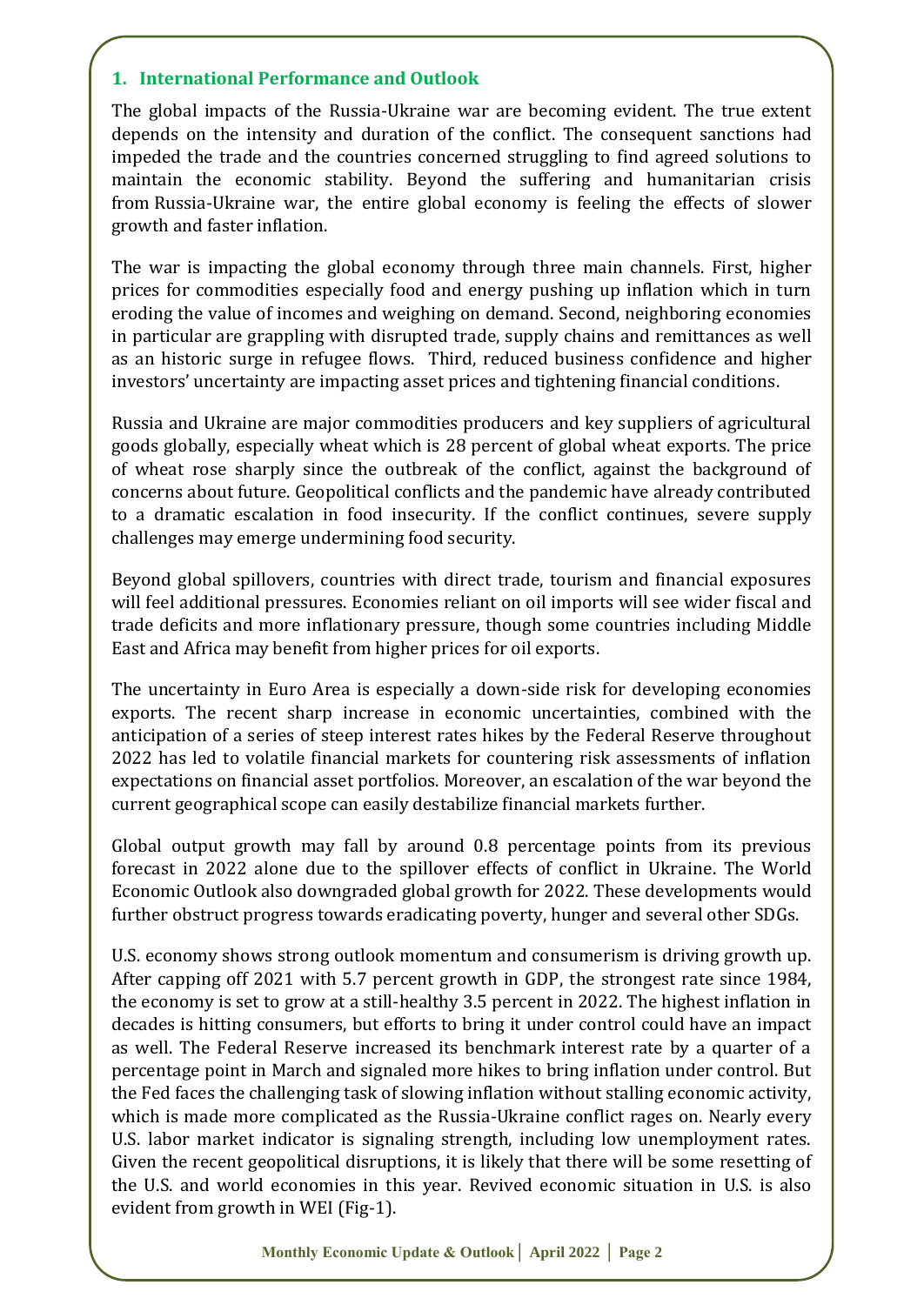

The J.P.Morgan Global Composite Output Index posted 52.7 in March, down from 53.5 in February. The index has signaled growth in each of the past 21 months, but the rate of growth eased to the slowest since January on the back of intensifying inflationary pressures, supply chain issues and geopolitical tensions.

The global economic upturn lost a little traction at the end of the first quarter, with March seeing rates of expansion in output and new orders ease and new export business contract. Rising inflationary pressures, stretched supply chains and geopolitical tensions also stymied growth and hit confidence. Business optimism dipped to a 15-month low, but the rate of job creation matched the highest registered since the end of 2007.

Both manufacturing output and services growth slowed. The easing of COVID-19 containment measures that were previously tightened in the face of the Omicron variant's spread continued to benefit the service sector, keeping the rate of expansion above of manufacturing.

All six of the sub-sectors covered by the survey observed economic activity increase during March, of which, four sectors' rates of expansion slow (business services, consumer services, intermediate and investment goods), with growth easing to near stagnation in the intermediate goods and investment goods categories. Consumer goods and financial services both registered persistent rates of increase.

Amongst the developed countries, the US and UK observed composite PMI output growth accelerate with COVID-19 restrictions down to pandemic-lows in March. In comparison, growth in the eurozone had been dampened by the Ukraine war and tighter health restrictions than observed in the US and UK. The economic situation of Pakistan's main exports markets is evident from Composite Leading Indicators, which is available till March-2022, complied by OECD (Fig-2).

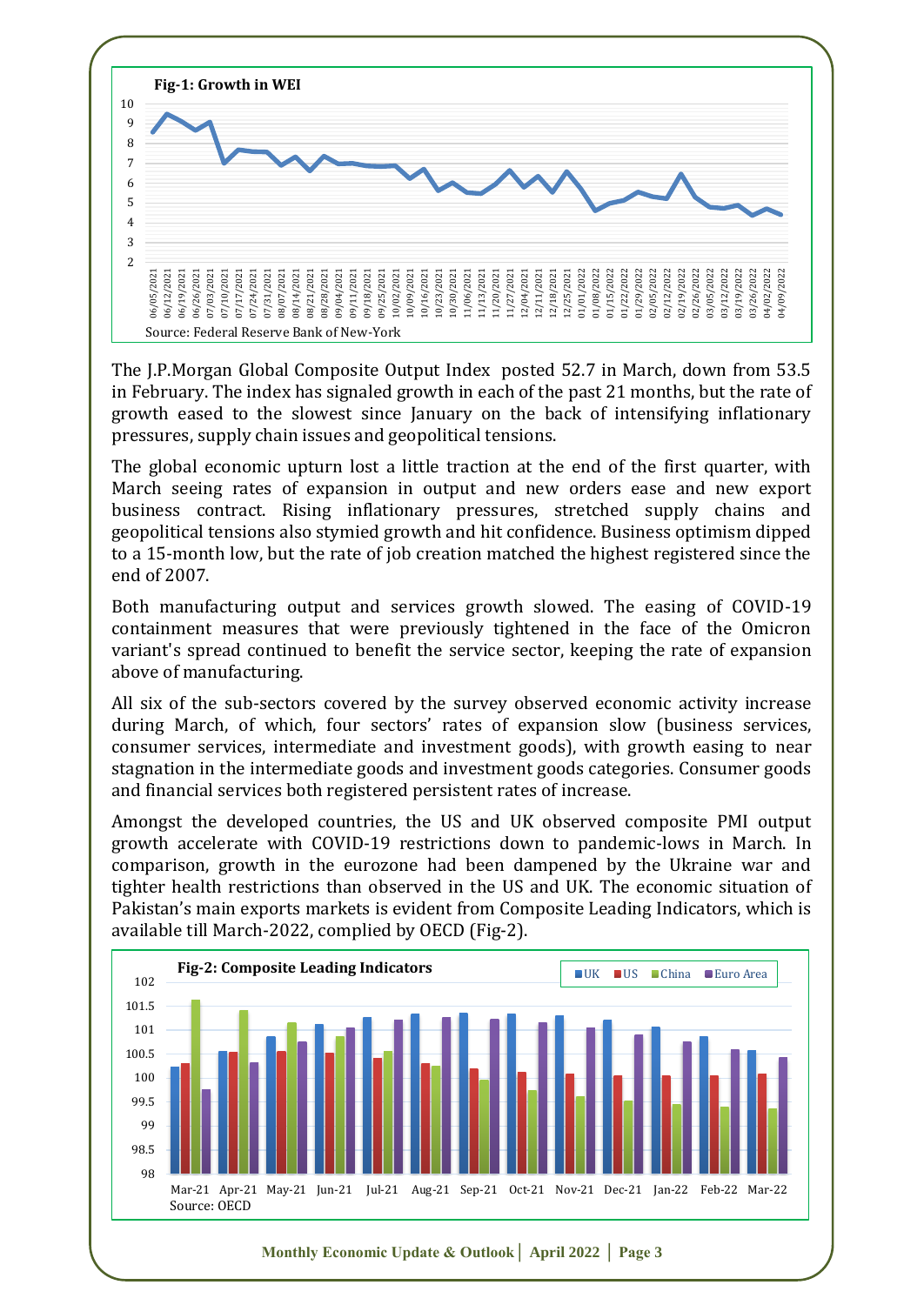In US, stock investors are reluctant amid geopolitical uncertainty and the Federal Reserve's fight against inflation that could dent economic growth. As a result, S&P 500 registered a month low i.e., 4,393 points as on  $14<sup>th</sup>$  April 2022. This is also supported by the Chicago Board Options Exchange (CBOE) Volatility Index which is commonly used as a measure of investors' uncertainty recorded above 20 in recent weeks (Fig-3).



Increase in input prices intensified inflationary pressures in March. For both price measures, rates of inflation were quicker at manufacturers than service providers. Rates of increase were also steeper in developed nations than in emerging markets. Employment increased for the nineteenth consecutive month in March, with the rate of jobs growth highest since December 2007.

Global commodity prices continued to increase in March 2022. Energy prices surged 24.1 percent, led by crude oil (20.2%), coal (49.9%), and natural gas Europe (55.7%). Non energy prices gained 8.1 percent in March. Over the past twelve months, energy commodities have risen 101.6 percent and non-energy commodities 31.7 percent. Among key sub-groups, agriculture commodities jumped 7.2 percent, fertilizers 20.7 percent, metals and minerals 7.7 percent and precious metals 5.3 percent.

#### **2. Monthly Performance of Pakistan's Economy**

Pakistan's economy is on growth trajectory confronting risks of inflation and external sectors pressures.

#### **2.1 Real Sector**

#### **2.1-a Agriculture**

The agriculture performance was reviewed during 18<sup>th</sup> meeting of FCA held on 31stMarch 2022. The production of all major Kharif crops increased compared to last year's production: Cotton increased 17.7 percent to 8.3 million bales from 7.1 million bales, Rice increased by 10.7 percent to 9.3 million tonnes from 8.4 million tonnes, Sugarcane increased by 9.6 percent to 88.8 million tonnes from 81.0 million tonnes and Maize increased by 8.6 percent to 9.7 million tonnes from 8.9 million tonnes which will jack up agriculture growth for FY 2022. For Rabi season 2021-22, wheat production is estimated 26.8 million tonnes showing decrease in production by 2.5 percent over the last year (27.5 million tonnes).

During Jul- Mar FY2022, the agriculture credit disbursement increased by 0.5 percent to Rs 958.3 billion compared to Rs 953.7 billion same period last year. The farm tractors production increased by 13.5 percent to 41,872 and its sales also witnessed an increase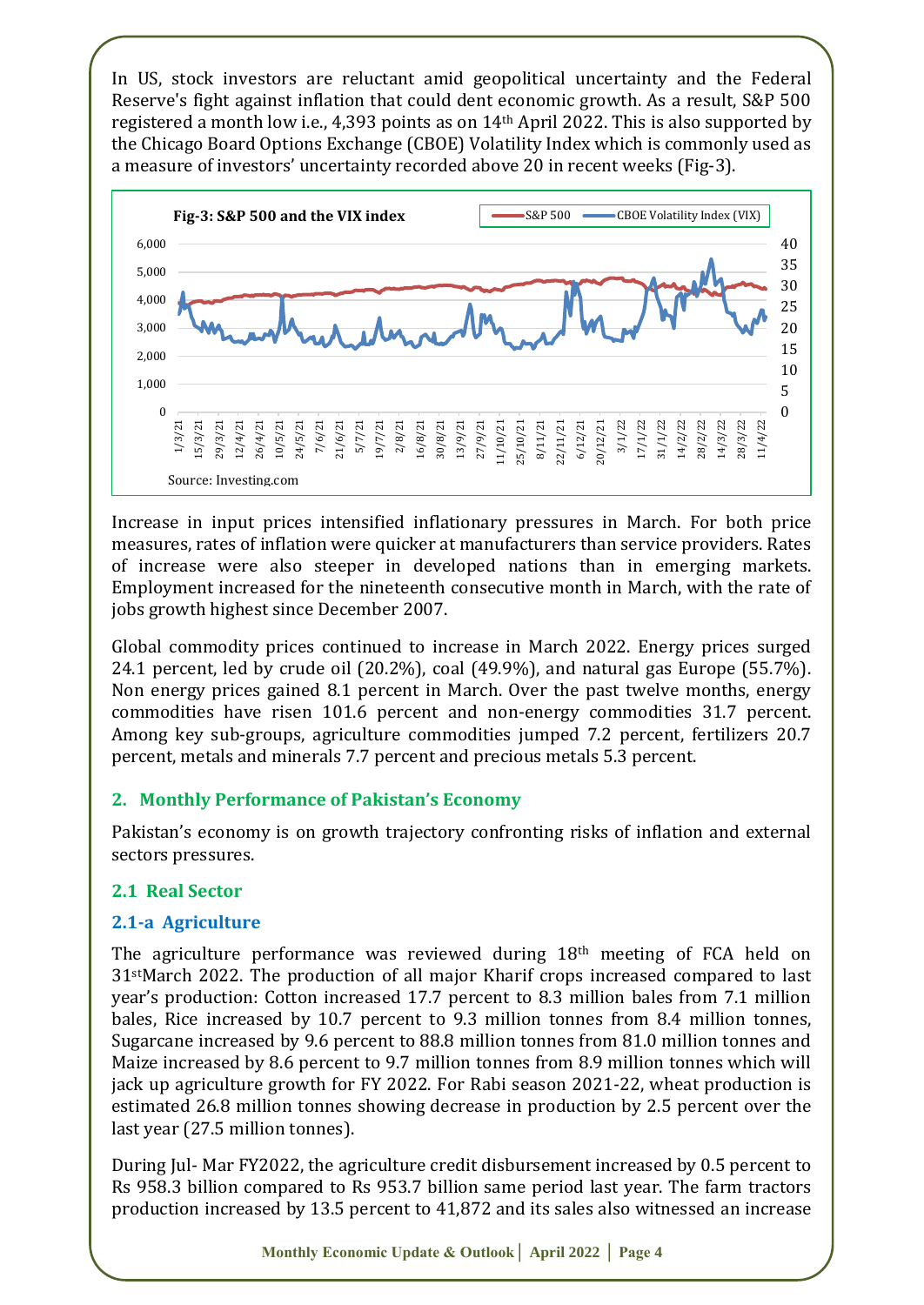of 12.1 percent to 41,603 compared to last year. As far as fertilizer is concerned, urea off-take during Rabi 2021-22 reached 3,320 thousand tonnes showing an increase of 3.0 percent, while DAP off take was 927 thousand tonnes showing a decrease of 16.4 percent over same period of last season.

# **2.1-b Manufacturing**

During Jul-Feb FY 2022, LSM witnessed the growth of 7.8 percent against the growth of 2.2 percent same period last year. The outstanding performance in sub-sectors of LSM has been observed especially in Furniture, Wood Products, Sports, Automobile, Tobacco, and Wearing Apparel. On YoY basis, LSM growth clocked at 8.6 percent in February 2022 against 4.5 percent in the same month last year. During the period under review, 17 out of 22 subsectors of LSM have witnessed positive growth.



During Jul-Mar FY 2022, Car production and sale increased by 56.7 and 53.8 percent respectively, Trucks & Buses production and sale increased by 66.0 and 54.0 percent and tractor production and sale increased by 13.5 and 12.1 percent respectively.

In March 2022, total cement dispatches declined by 6.3 percent to 5.0 mn tonnes (5.4 mn tonnes in March 2021). Domestic consumption marginally increased by 4.0 percent to 4.7 mn tonnes against 4.6 mn tonnes same month last year. During Jul-Mar FY2022, total cement dispatches in the country decreased by 5.8 percent to 40.8 mn tonnes (43.3 mn tonnes last year).

In March 2022, oil sales clocked in at 1.8 mn tonnes showing an increase of 23 percent against 1.5 mn tonnes last year. During Jul-Mar FY2022, total Oil sales increased by 14.9 percent to 16.3 mn tonnes (14.2 mn tonnes last year).

# **2.2 Inflation**

CPI inflation was recorded at 10.8 percent during Jul-Mar compared to 8.3 percent in the same period of last year. CPI for the March 2022 recorded at 12.7 percent on YoY basis against 9.1 percent in March 2021.

The overall spike in CPI is on account of increased in the prices of imported items, as the country is a net importer of items especially crude oil, pulses and edible oil which ultimately transmitted into domestic prices. Upward price movement is further fueled by Russia Ukraine war, supply chain disruption and recovery in global demand.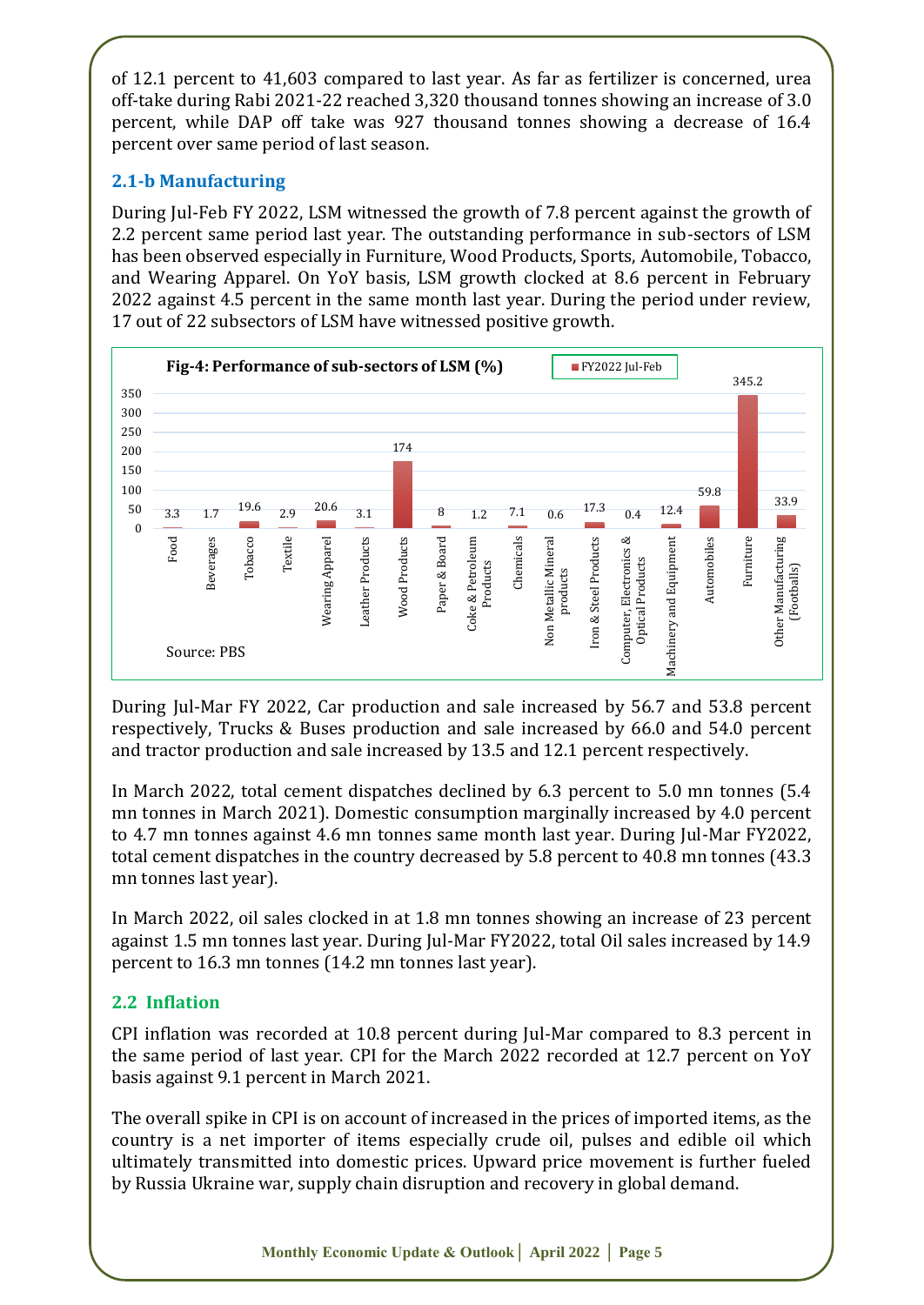|                              | <b>International Prices</b>        |                                  |                                                  |                                    |                             |                                                |  |
|------------------------------|------------------------------------|----------------------------------|--------------------------------------------------|------------------------------------|-----------------------------|------------------------------------------------|--|
| <b>Months</b>                | Sugar (\$/MT)                      |                                  | Palm Oil<br>(S/MT)                               | Soyabean Oil<br>(S/MT)             | Wheat<br>(S/MT)             | <b>Crude Oil</b><br>(S/Brl)                    |  |
| $Mar-21$                     |                                    | 340.0                            | 1031.0                                           | 1170.0                             | 273.1                       | 65.2                                           |  |
| $Mar-22$                     |                                    | 420.0                            | 1777.0                                           | 1957.0                             | 486.3                       | 115.6                                          |  |
| % Change                     |                                    |                                  |                                                  |                                    |                             |                                                |  |
| Mar-22/Mar-21                |                                    | 23.5                             | 72.4                                             | 67.3                               | 78.0                        | 77.3                                           |  |
| <b>Source: WB Pink sheet</b> |                                    |                                  |                                                  |                                    |                             |                                                |  |
|                              |                                    |                                  |                                                  |                                    |                             |                                                |  |
| <b>Prices in Pakistan</b>    |                                    |                                  |                                                  |                                    |                             |                                                |  |
| <b>Months</b>                | Sugar<br><b>Refined</b><br>(Rs/Kg) | Cooking<br>Oil Dalda<br>(Rs/5Kg) | <b>Vegetable</b><br><b>Ghee Dalda</b><br>(Rs/Kg) | Wheat<br><b>Flour</b><br>(Rs/20Kg) | <b>Petrol</b><br>(Rs/Litre) | <b>Hi-Speed</b><br><b>Diesel</b><br>(Rs/Litre) |  |
| $Mar-21$                     | 98.1                               | 1500.2                           |                                                  | 297.5<br>957.9                     | 112.9                       | 117.1                                          |  |

**% Change Mar-22/Mar-21** -10.7 50.5 51.6 21.9 33.4 23.8 **Source: PBS**

**Mar-22** 87.6 2258.2 451.2 1167.4 150.6 144.9

The above table gives a comparative analysis of international and domestic prices of major commodities.

# **2.3 Fiscal**

During the first nine months of the current fiscal year, the fiscal deficit stood at 4.0 percent of GDP against 3.0 percent of GDP (on the basis of revised GDP) last year. Similarly, the primary balance posted a deficit of Rs 447.2 billion (-0.7 percent of GDP) as compared to surplus of Rs 451.8 billion (0.8 percent of GDP).

During Jul-Mar, FY2022, the total revenues grew by 17.7 percent to Rs 5,874.2 billion against Rs 4,992.6 billion in the same period of FY2021. Within revenues, non-tax collection was reduced by 14.3 percent, while FBR tax collection increased by 29 percent during the period under review. On the other hand, total expenditure, grew by 27.0 percent to Rs 8439.8 billion during Jul-Mar FY2022, against Rs 6,644.6 billion in the comparable period of last year. Within total expenditures, PSDP spending increased by 58 percent to Rs 1032.7 billion in Jul-Mar FY2022 against Rs 653.9 billion in the same period of last year. While current spending increased by 21.2 percent to reach Rs 7,378.0 billion as compared to Rs 6,085.4 billion last year.

# **FBR Tax Collection**

The provisional net tax collection during Jul-Mar FY2022 grew by 28.9 percent to stand at Rs 4,375.6 billion against Rs 3393.7 billion in the same period of last year. During the first nine months of the current fiscal year, FBR exceeded its revenue target by 5.8 percent.

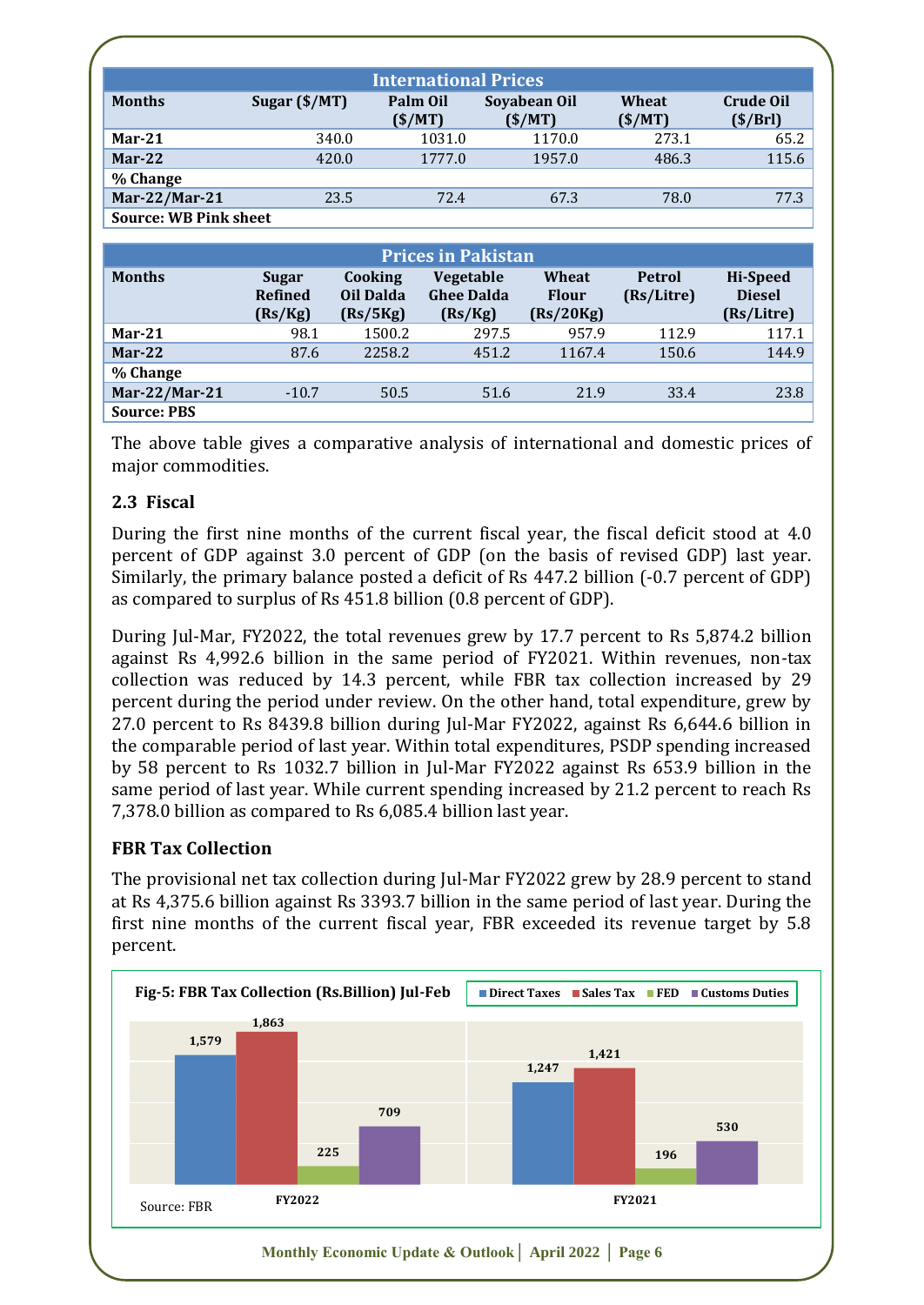Domestic tax collection grew by 28.1 percent during Jul-Mar FY2022. Within domestic, direct tax grew by 26.7 percent, sale tax by 31.1 percent, FED by 14.9 percent whereas customs duty increased by 33.7 percent.

# **2.4 Monetary**

Monetary Policy Committee (MPC) has increased the policy rate by 250 bps to 12.25 percent in its meeting held on 07th April 2022, on account of significant uncertainty around the outlook for international commodity prices and global financial condition.

During 1st July – 01st April, FY22 money supply (M2) observed growth of 2.7 percent (Rs. 665.5 billion) as compared to growth of 6.7 percent (Rs. 1,439.5 billion) last year. Within M2, Net Foreign Assets (NFA) decreased by Rs 1,198.9 billion as compared to an increase of Rs 704.7 billion last year, shows pressure on external front. Net Domestic Assets (NDA) of the banking sector increased by Rs. 1,864.4 billion as compared Rs. 734.8 billion last year. Under the borrowing for budgetary support, government has borrowed Rs. 895.7 billion against the borrowing of Rs. 711.1 billion last year. Government has retired Rs. 52.4 billion to SBP against the retirement of Rs. 1,194.8 billion last year.

Government has borrowed Rs. 843.2 billion from Scheduled banks against the borrowing of Rs 1,905.9 billion last year. Under the head of net government borrowing, government has borrowed Rs 840.6 billion as compared to the borrowing of Rs. 600.3 billion over the previous year.

Private Sector has borrowed Rs 1,198.3 billion as compared Rs 443.7 billion last year showing a growth of 20.8 percent as on 01st April, FY2022.

Within loans to private sector businesses, fixed investment loans observed expansion of Rs 333.1 billion as compared to Rs 137.0 billion during same period last year. Whereas, working capital loans increased to Rs 608.7 billion against borrowing of Rs 110.8 billion last year. The construction financing increased to Rs 60.5 billion during Jul-Mar, FY2022 as compared to Rs 32.2 billion during same period last year.



# **2.5 External Sector**

The Current Account posted a deficit of \$13.2 billion for Jul-Mar FY2022 as against \$ 275 million last year. The current account deficit widened due to the constantly growing import volume of energy and non-energy commodities, along with a rising trend in the global prices of oil, COVID-19 vaccines, food and metals. Exports on fob grew by 26.6 percent during Jul-Mar FY2022 and reached \$ 23.7 billion (\$ 18.7 billion last year). Imports on fob grew by 41.3 percent during Jul-Mar FY2022 and reached \$ 53.8 billion (\$ 38.1 billion last year). Resultantly the trade deficit (Jul-Mar FY2022) reached \$ 30.1 billion as against \$ 19.3 billion last year.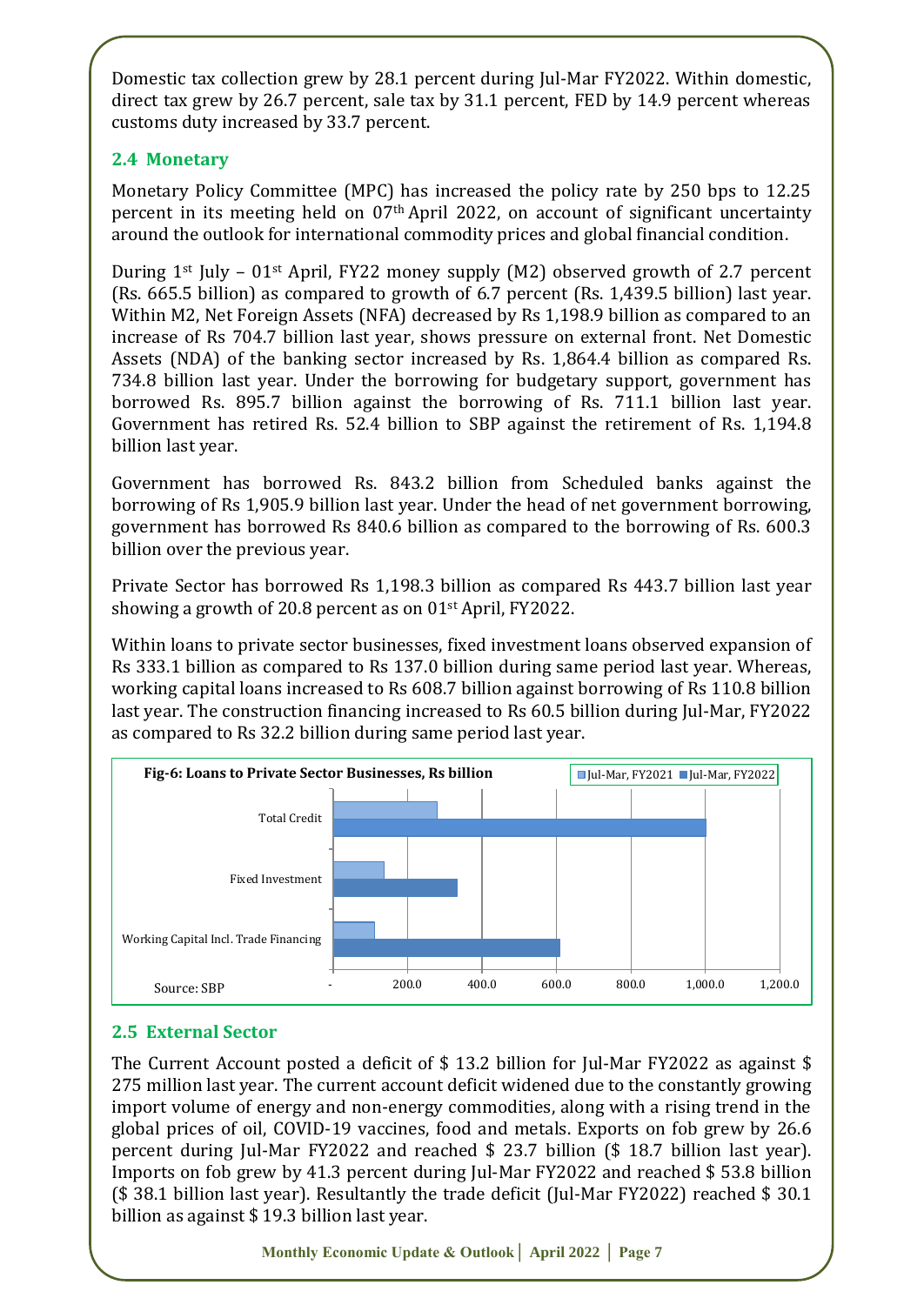As per PBS, during Jul-Mar, FY 2022, exports increased by 25.0 percent to \$ 23.3 billion (\$ 18.7 billion last year). The exports grew by 17.7 percent in March 2022 to \$ 2.78 billion as against \$ 2.36 billion last year. The major export commodities which have shown tremendous performance during the review period include Ready-made garments (26.2 percent in value & 33.9 percent in quantity), Bed wear (19.3 percent in value & 15.0 percent in quantity), Cotton Yarn (26.0 percent in value and quantity declined by 11.2 percent), Cotton Cloth (26.5 percent in value & 8.9 percent in quantity), Knitwear (34.1 percent in value quantity declined by 4.8 percent), Chemical & pharma products (29.6 percent in value), leather manufactured (8.5 percent in value) and Basmati rice (21.6 percent in value & 26.1 percent in quantity). The increase in overall exports is contributed by the growth in exports of value-added goods with almost 40 percent share in total exports.

The total imports in Jul-Mar, FY2022 increased to \$ 58.8 billion (\$ 39.5billion last year), thus posted a growth of 49.1 percent. Main commodities imported were Petroleum products, Palm Oil, Petroleum crude, Iron & Steel, Liquefied Natural gas, Medicinal products, Plastic materials, Textile machinery, Electrical machinery & apparatus, Power generating machinery and Raw cotton. Higher imports of these commodities indicate growth in the related sectors as well.

# **2.5.1 Foreign Investment**

In Jul-Mar, FDI reached \$ 1,285.1 million (\$ 1,311.1 million last year) decreased by 2.0 percent. In March net outflow was recorded at \$ 30.4 million, on account of political instability which resulted in change of regime. FDI received from China \$ 333.5 million (26.0 percent of total FDI), United States \$ 183.1 million (14.2 percent), Hong Kong \$ 133.0 million (10.3 percent), U.E.A \$ 100.8 million (7.8 percent) and Singapore \$ 90.5 million (7.0 percent). Power sector attracted highest FDI of \$ 489.1 million (38.0 percent of total FDI), Financial business \$ 322.8 million (25.1 percent), Oil & Gas exploration \$ 179.7 million (14.0 percent) & Information Technology \$ 118.5 million (9.2 percent).

Foreign Private Portfolio Investment has registered a net outflow of \$ 341.7 million during Jul-Mar FY2022. Foreign Public Portfolio Investment recorded a net inflow of \$ 502.6 million. In March 2022, \$ 402 million outflow was in debt securities (Sale/purchase of Special US \$ bond, Eurobond, FEBC, DBC, T bills and PIBs). The total foreign portfolio investment recorded an inflow of \$ 160.9 million during Jul-Mar FY2022 as against outflow of 266.2 million last. Total foreign investment during Jul-Mar FY2022 reached \$ 1,446.0 million (\$ 1,044.8 million last year).

# **2.5.2 Worker's Remittances**

In Jul-Mar FY2022, workers' remittances reached \$ 23.0 billion (\$ 21.4 billion last year), increased by 7.1 percent. Workers' remittances continued their unprecedented run of above \$ 2.0 billion since June 2020. Share of remittances (Jul-Mar FY2022) from Saudi Arabia remained 25.3 percent (\$ 5809.9 million), U.A.E 18.7 percent (\$ 4283.9 million), U.K 13.9 percent (\$ 3187.3 million), USA 9.6 percent (\$ 2211.3 million), other GCC countries 11.6 percent (\$ 2665.5 million), EU 10.9 percent (\$ 2504.8 million), Malaysia 0.5 percent (\$ 106.4 million), and other countries 9.5 percent.

# **2.5.3 Foreign Exchange Reserves**

Pakistan's total liquid foreign exchange reserves stood at \$ 16.8 billion on April20, 2022, with the SBP's reserves recorded at \$10.6 billion, while commercial banks' reserves remained at \$6.2 billion.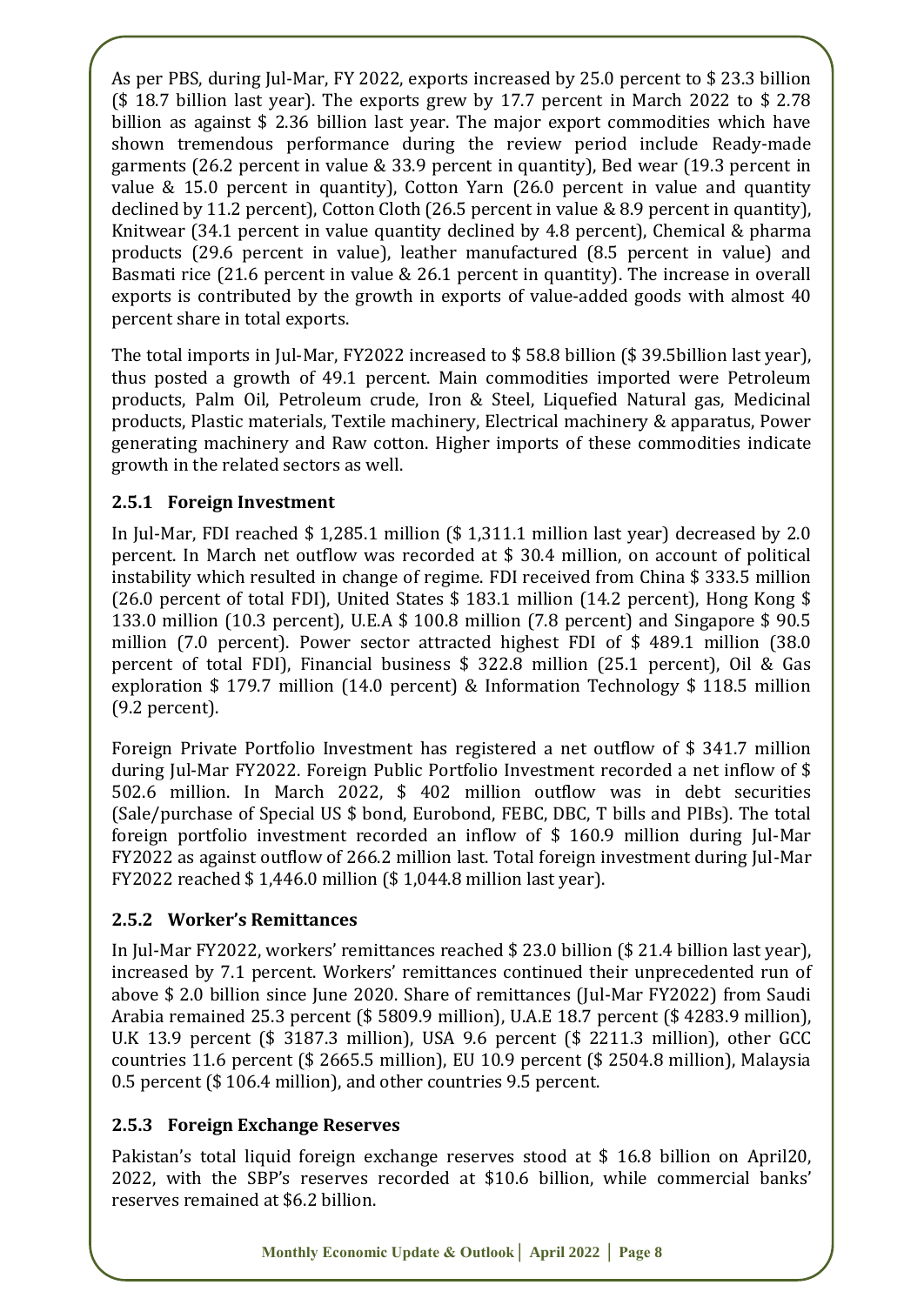# **2.6 Performance of KSE Index**

The KSE-100 index closed at 44,929 points as on 31st March 2022, gained 468 points in March 2022. The market capitalization settled at Rs 7,583 billion. The trend of major world indices is depicted in Fig-7:



#### **2.7 Social Sector**

- − PPAF through its 24 Partner Organizations has disbursed 44,386 interest free loans amounting to Rs 2.0 billion during the month of March 2022. Since inception of interest free loan component, a total of 1,805,297 interest free loans amounting to Rs 64.9 billion have been disbursed to the borrowers.
- Bureau of Emigration and Overseas Employment has registered 88,353 emigrants during March, 2022 for overseas employment in different countries.
- Under Kamyab Jawan Youth Entrepreneurship Scheme (PMKJ-YES) the amount disbursed stands at Rs 36,846 million till February 2022 to the youth for businesses
- − Covid-19 pandemic has been successfully contained by the government with its mass vaccination drive. The NCOC is dissolved keeping in view the persistently falling positivity rate.
- The Ministry of FE&PT and Malala Fund signed a Letter of Understanding (LoU) to work together on promotion of STEAM in girls high schools.
- − Federal Board of Intermediate and Secondary Education (FBISE) has partnered with the Easy-Paisa for facilitating students for digital fee-payments.

#### **Economic Outlook**

The domestic and international scenarios are changing which carries implications for the economic recovery. Meanwhile, inflationary and external sector pressures are creating macroeconomic imbalances in the economy.

#### **3.1 Inflation**

Inflation in Pakistan is driven by both external and internal factors. International commodity prices, especially oil and food prices are the main external contributors. Further, exchange rate fluctuations also affect domestic prices. The movements in broad money are also considered a useful indicator because it reflects the influences of monetary and fiscal policies on the domestic price index. Finally, market expectations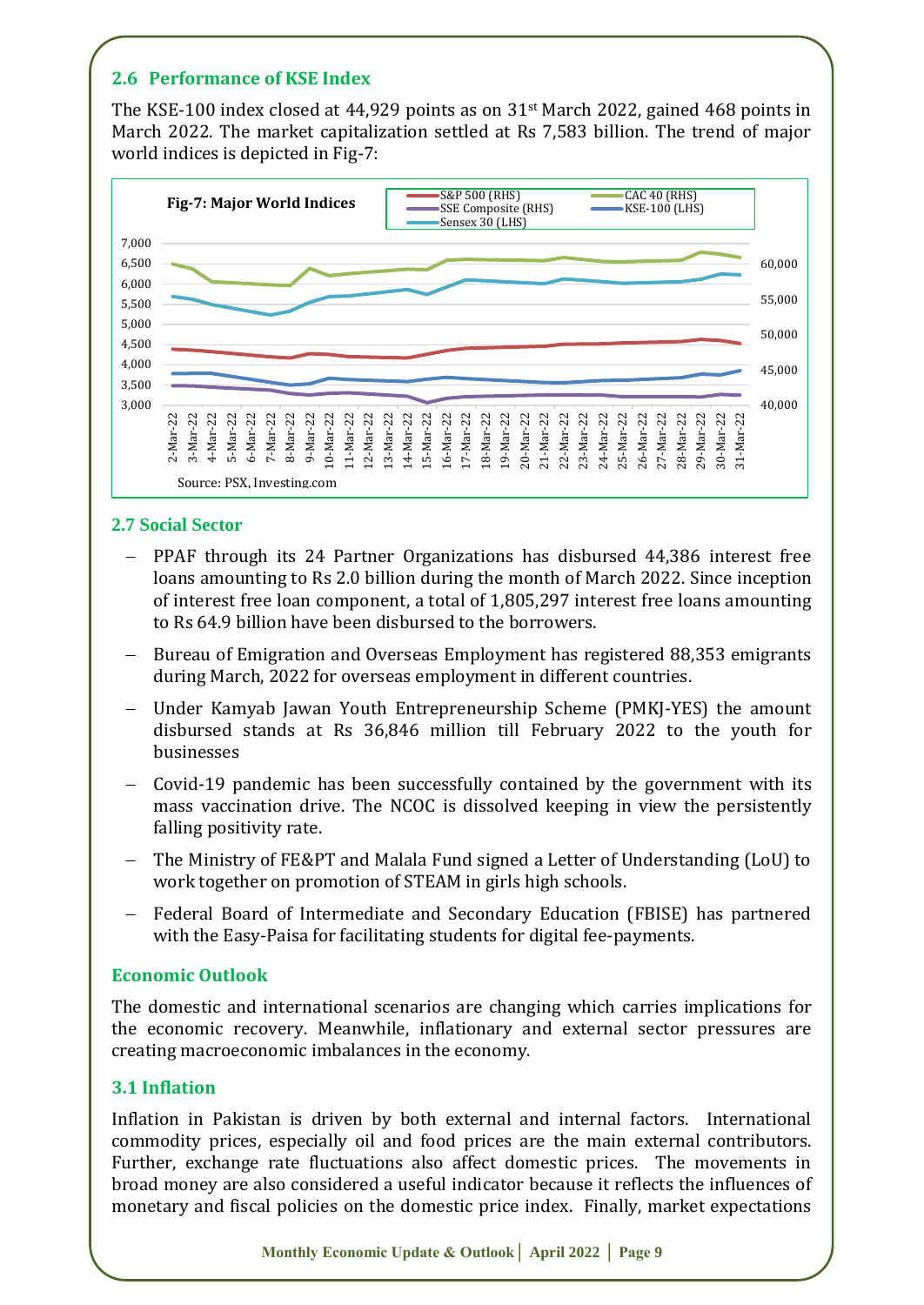regarding these inflationary developments are also contributing factors.

Following recent geo-political tensions and especially the war in Ukraine, monthly international oil and food prices are accelerating again. These may sustain the next MoM increases in domestic consumer prices. The April inflation number may also be subject to an upward seasonal effect. On the other hand, monetary policy has become more restrictive. The measures to limit the renewed pass through of these upswings in international commodity prices, especially oil prices into domestic final goods prices and production costs. However, based on currently available information, YoY inflation for the month of April may remain within a range of 11.5 to 12.5 percent.

#### **3.2 Agriculture**

The higher temperature in March 2022 stressed wheat production, however, no adverse climate shock expected in the coming months. Thus, it is expected that the overall agriculture sector's performance will remain satisfactory.

#### **3.3 Industrial Activities**

Industrial activity, measured by the LSM index (rebased on prices of 2015-16) is most exposed to developments in international markets as illustrated in Fig-8. It compares the cyclical component of LSM with the weighted average Composite Leading Indicators in Pakistan's main export markets (CLI). The cyclical component of Pakistan's LSM output is obtained by extracting the stochastic trend from the seasonally adjusted LSM series. LSM index is published with a time lag of two months, whereas CLI is published with a one-month lag.



The LSM cycle is following the cyclical movements in the main trading partners, but since it is focused on the main industrial sectors and not on total GDP, it is somewhat more volatile than the cyclical component of GDP in Pakistan's main export markets. Pakistan's main export markets continue to experience stable cyclical position with slightly positive output gaps. Recovery in potential output following ease in Covid restrictions, these countries experienced significant economic growth. But recent geopolitical tensions and the accompanying negative effects of accelerating commodity prices and overall inflation may depress purchasing power in those countries. This may negatively affect world economic growth.

Pakistan's industrial sector kept the growth momentum intact. For March, it is expected that the YoY growth of industrial production has remained positive, although a slight contraction may appear compared to February.

# **3.4 Overall economic activity**

The Monthly Economic Indicator (MEI) is based on combining monthly data of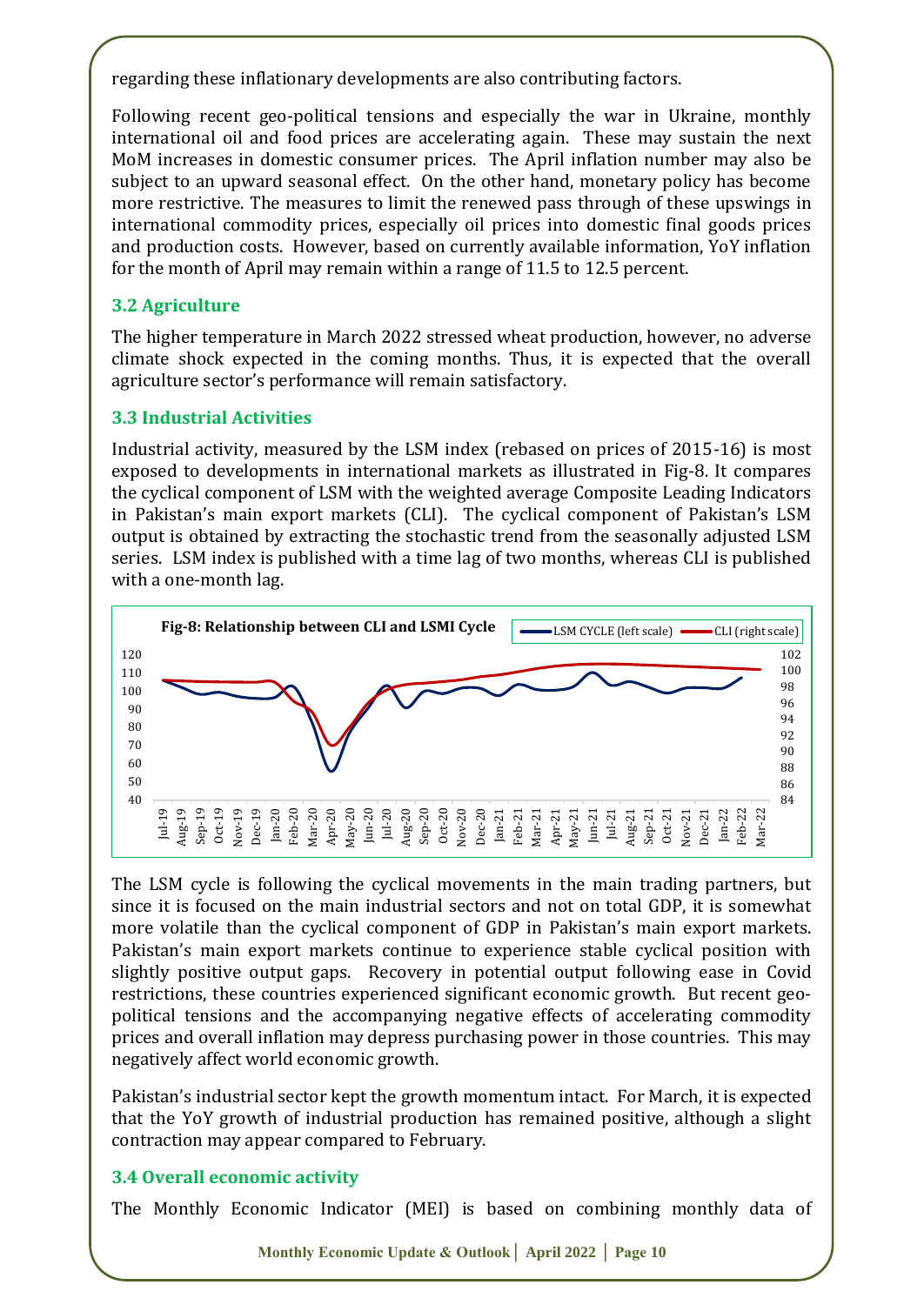indicators that are proven to be correlated with GDP at constant prices. Fig-9 presents the MEI on monthly basis since January 2019. It should be noted that some of the data underlying the March MEI are still provisional and may be revised next month.

The MEI remains strong, although some slowdown in growth since February is observed. In the last two months, growth of economic activity seems to fluctuate around 4 percent on a YoY basis. This observation is based on movements in macroeconomic high frequency indicators such as growth in LSM, growth in imports, inflation and the external environment. Economic growth in Pakistan's main trading partners continues to remain slightly above trend, although some slowdown may be possible surrounding uncertainties due to the recent geo-political tensions and the continued increase in international commodity prices. If these tensions continue or intensify, Pakistan's growth may be affected as well. At domestic front, the tightening of monetary policy and the increasing inflation may affect domestic growth prospects.



#### **3.5 External**

According to BOP data, exports of goods and services expressed in USD are on an increasing trend since mid-2020. This followed the re-opening of domestic and external economies after the COVID-19 induced lockdowns. With the further domestic and international relaxing of protective measures against the pandemic, Pakistan's exports benefited from a largely depreciated Nominal Effective Exchange Rate. It compensated for the differential between Pakistan's inflation and the inflation in its main trading partners.

Domestic economic expansion, and the positive trend in exports, as well as the historically strong surge in international commodity prices, have also brought imports on a rising trend since mid-2020. The main challenge is to expand further the share of exports in domestic Gross Value-Added creation and to limit the further expansion of the share of imports to reduce trade balance. The monetary policy tightening as well as measures taken to limit unnecessary imports may bring correction to the external sector imbalances in the short to medium-term.

According to BOP data, the trade deficit in goods and services recorded at \$ 3.4 billion in Mar 2022. For April, it is expected that the trade balance will revert back to levels of around \$ 3 billion. Since mid-2020, remittances have fluctuated around a monthly average of \$ 2.5 billion. In April 2022, it is expected that remittances may surge on account of Eid festive. However, geopolitical risks are still not over. Thus, imports of goods and services may continue to show a rising trend mainly due to the rise in international commodities prices. Taking these factors into account, as well as its other components, the current account deficit is expected to stay around \$ 1 billion in the coming months.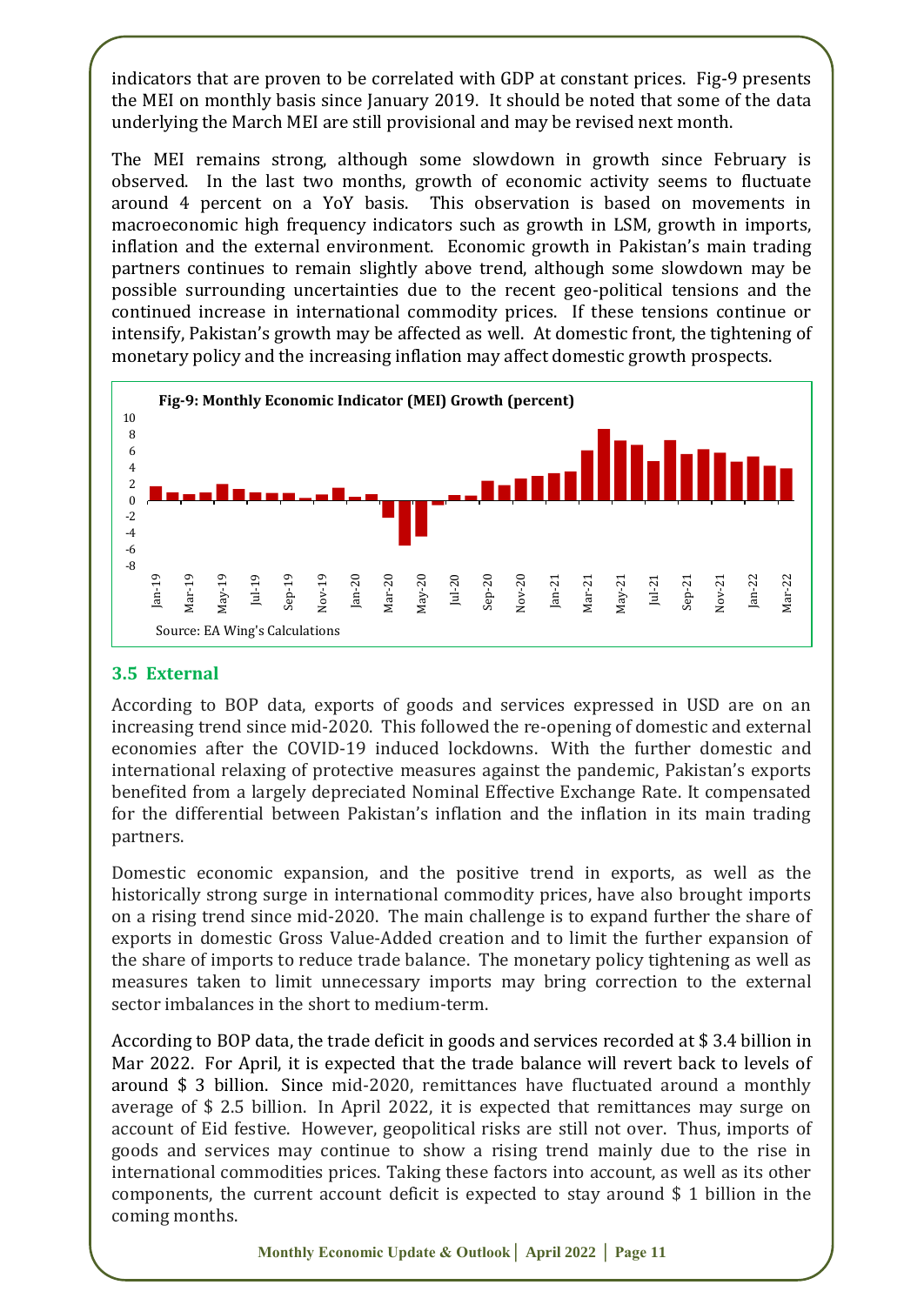# **3.6 Fiscal**

During the first nine months of the current fiscal year, FBR exceeded its revenue target by 5.8 percent. In absolute terms, revenue amounting to Rs.4,375.6 billion was collected against the target of Rs.4,134.1 billion, which is Rs.241.5 billion more than the ninth month's target. Collection during Jul-Mar of the CFY is also higher by Rs. 981.9 billion in absolute and by 28.9 percent as compared to last year. Despite massive tax relief on various essential items to the common man, FBR has been able to achieve a sizeable portion of its annual target during the first ninth months of the current fiscal year. Similarly, various policy and operational measures have been initiated to maximize revenue potential through digitization, transparency and taxpayer facilitation. All these efforts have not only ensured the ease of doing business but also translated into healthy and steady revenue growth. FBR tax collection likely to follow the same trend to achieve the target set for the current fiscal year.

On the expenditures side, higher subsidies and grants are putting significant pressure on fiscal accounts. During Jul-Mar, FY2022, the fiscal deficit has been increased to 4.0 percent of GDP against 3.0 percent of GDP last year. It is expected that fiscal deficit may increase further in the coming months.

#### **4. Way Forward**

Following international developments and persistent high domestic inflation may impact domestic economic activities. Among the determining factors of current trends in both international and domestic inflation are supply chain issues and surging international commodity prices. Under normal circumstances, these prices follow a cyclical pattern. That implies that normally, price spikes are followed by a cooling-off period. But the current cycles of international food and oil prices are different. First, the volatility in these markets is high compared to historical standards. Second, due to geo-political tensions, the increasing trend in prices may remain intact.

High inflation and the accompanying monetary policy reaction may temporarily dampen the cyclical position of Pakistan's economy thereby reducing growth prospects in the short run. But in the long-run, Pakistan's productive capacity will determine the growth as well as employment prospects. This requires a substantial upward shift in the propensity to invest and of the productivity of investment expenditures. Stimulating the propensity to invest implies that a larger share of the income that the country generates is used to finance Gross Fixed Capital Formation. Structural policies are to be further designed to attract more productive investments from foreign sources (Foreign Direct Investments) and from both private and public domestic investors.

High international commodity prices not only keep inflation elevated, they are also a burden on Pakistan's external account and hence on its foreign exchange reserves. Many other countries are facing the consequences of high and volatile commodity prices, especially oil and gas prices. Strengthening of Pakistan's overall supply side through increasing its productive potential would allow it to produce more for exports and to discourage import. These prospects would relax the external constraint that has historically weighed on Pakistan's economy and which has caused regular Balance of Payments crises and an accompanying stop-and-go profile in Pakistan's economic growth path.

**\_\_\_\_\_\_\_\_\_\_\_\_\_\_\_\_\_\_\_\_\_\_\_\_\_\_\_\_\_\_\_\_\_\_**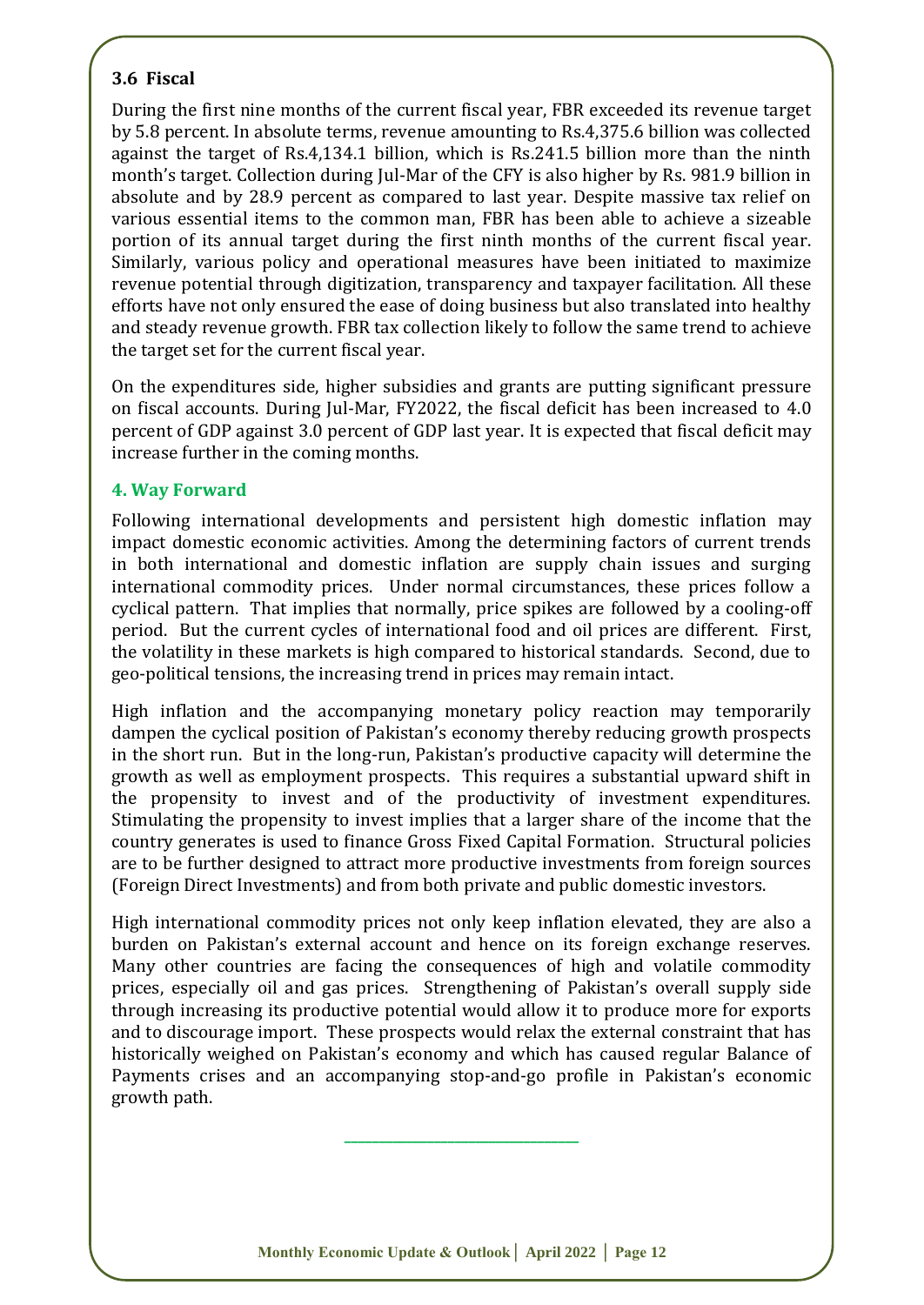|                                                                                    | <b>Economic Indicators</b><br>$(28-04-2022)$                      |                                                                 |                          |
|------------------------------------------------------------------------------------|-------------------------------------------------------------------|-----------------------------------------------------------------|--------------------------|
|                                                                                    | 2020-21<br>(Jul-Mar)                                              | 2021-22<br>$($ Jul-Mar $)$                                      | percent<br><b>Change</b> |
|                                                                                    | <b>External Sector</b>                                            |                                                                 |                          |
| <b>Remittances</b> (\$ billion)                                                    | 21.4                                                              | 23.0                                                            | 17.1                     |
| <b>Exports FOB</b> (\$ billion)                                                    | 18.7                                                              | 23.7                                                            | <b>126.6</b>             |
| <b>Imports FOB</b> (\$ billion)                                                    | 38.1                                                              | 53.8                                                            | 141.3                    |
| <b>Current Account Deficit</b><br>(\$ billion)                                     | 0.3                                                               | 13.2                                                            | ↑                        |
| FDI (\$ million)                                                                   | 1311.1                                                            | 1285.1                                                          | $\downarrow$ 2.0         |
| <b>Portfolio Investment-Public</b><br>$($$ million $)$                             | $-3.5$                                                            | 502.6                                                           | $\uparrow$               |
| <b>Total Foreign Investment</b><br>$($$ million $)$<br>(FDI &Portfolio Investment) | 1044.8                                                            | 1446.0                                                          | $\uparrow$               |
| <b>Forex Reserves (\$ billion)</b>                                                 | 23.613<br>(SBP: 16.521)<br>(Banks: 7.092)<br>$(0n 26th$ Apr 2021) | 16.572<br>(SBP: 10.542)<br>(Banks: 6.030)<br>(On 26th Apr 2022) |                          |
| <b>Exchange rate (PKR/US\$)</b>                                                    | 154.14<br>$(0n 26th$ Apr 2021)                                    | 185.63<br>(On 26th Apr 2022)                                    |                          |
| <b>Source: SBP</b>                                                                 |                                                                   |                                                                 |                          |

|                             | 2020-21<br>$($ Jul-Mar $)$ | 2021-22<br>$(Jul-Mar)$ | percent<br><b>Change</b> |
|-----------------------------|----------------------------|------------------------|--------------------------|
| <b>Fiscal</b>               |                            |                        | (Rs Billion)             |
| <b>FBR Revenue</b>          | 3393.7                     | 4375.6                 | 128.9                    |
| <b>Non-Tax Revenue</b>      | 1227.6                     | 1052.2                 | $\downarrow$ 14.3        |
| <b>PSDP</b> (Authorization) | 492.5                      | 603.5                  | 122.5                    |
| <b>Fiscal Deficit</b>       | 1652                       | 2566                   | ↑                        |
| <b>Primary Balance</b>      | 452                        | (447)                  | ↓                        |
| Source: FBR & Budget Wing   |                            |                        |                          |